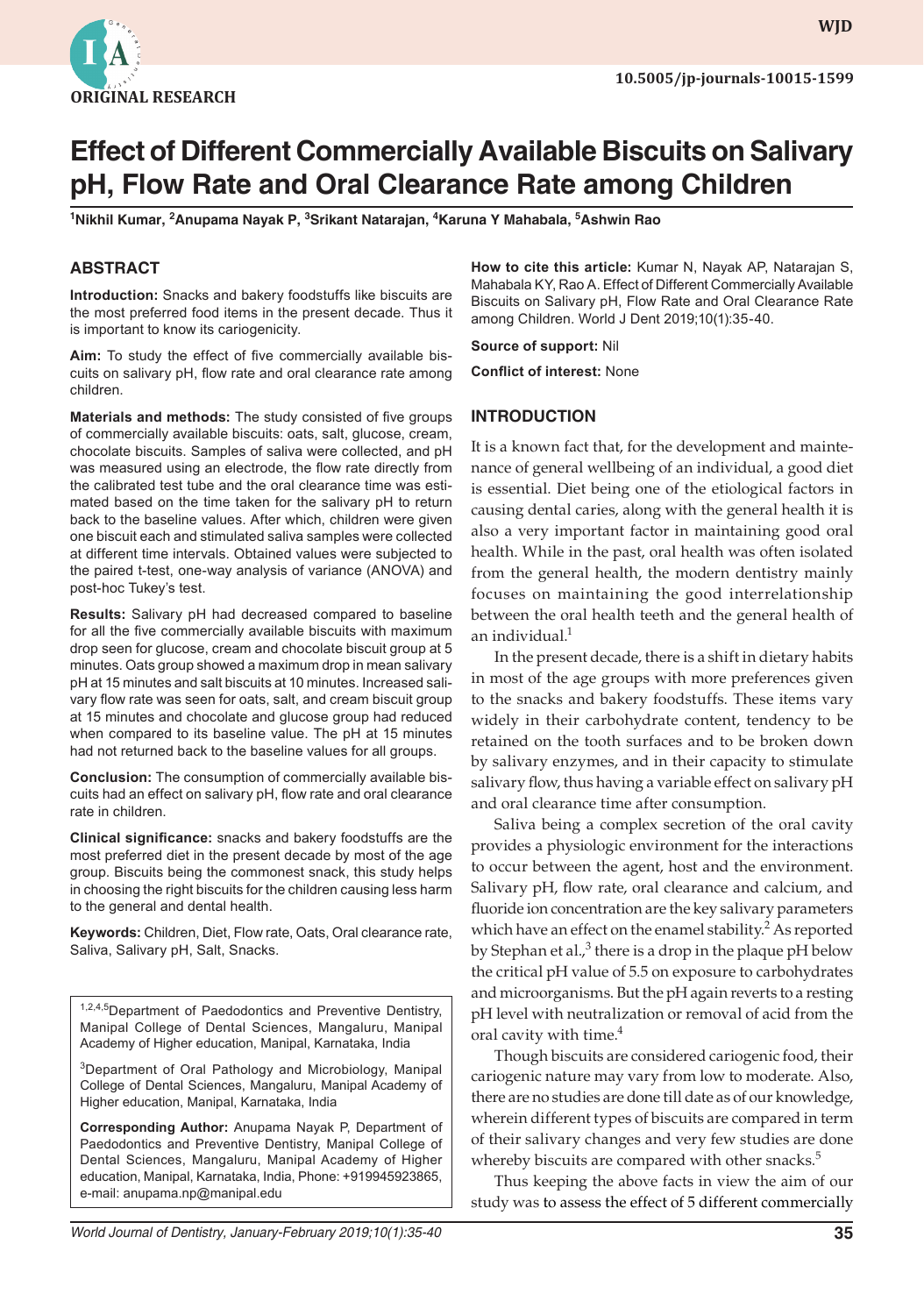#### *Nikhil Kumar et al.*

available biscuits, *viz,* cream biscuits, glucose biscuits, chocolate biscuits, salty biscuits and oats biscuits on salivary pH, flow rate and oral clearance rate among school children. The null hypothesis was set as there will be no difference in the salivary parameters on consumption of 5 different commercially available biscuits.

## **MATERIALS AND METHODS**

This study was initiated after approval from the institutional ethics committee. This was an experimental *in vivo* intergroup comparative study carried out in children in the age group of 10–15 years, who visited the outpatient in the Department of Paedodontics and Preventive Dentistry of Manipal College of Dental Sciences, Mangaluru, India.

The study consisted of five groups—group I–oats biscuits, group II–salt biscuits, group III–glucose biscuits, group IV–cream biscuits, and group V–chocolate biscuits.

## **Sample Size Calculation**

As per the study conducted by Desu et al., $6$  10 samples per group were taken to achieve 83% power to detect differences among the null hypothesis and the alternative hypothesis with a 0.05 significance level (alpha). Thus a sample size of 50 subjects was considered for the study.

Allotment of the selected subjects to a particular group was made by the lottery system.

## **Inclusion and Exclusion Criteria**

Children who were cooperative and who were willing to participate in the study and those with DMFT and/dft score value ranging from 0 to 3 were included in the study. Children with oral soft tissue pathology, with systemic diseases and who were on antibiotic coverage within 3 months of the study were excluded from the study. Also, the children who had not followed the instructions given prior to the saliva sample collection were excluded from the study.<sup>7</sup> All children selected had similar dietary habits, oral hygiene measures, and lifestyle.

Parents of the eligible participants were given an information summary to read, along with the verbal explanations of the procedure and made to sign the informed consent form.

*• Salivary pH assessment:* The time for the saliva sampling was standardized and was done in the morning. Thus, the collection of unstimulated salivary samples were done at least two hours after their breakfast for each study subjects. Thereafter, children were given one biscuit each and instructed to consume the test biscuit in two minutes and to chew the biscuit carefully around the teeth before swallowing to maintain a uniform method in eating after which at following fixed time intervals stimulated saliva samples were collected.<sup>8</sup>

- 1st follow-up was done immediately after test food consumption.
- 2nd follow-up at 5 minutes after the test food consumption
- 3rd follow-up at 10 minutes after the test food consumption and
- 4th follow-up was done at 15 minutes after the test food consumption.

Children were made to sit comfortably on a normal chair for the collection of stimulated saliva. Their head was bent forward and was asked to spit into a sterile calibrated test tube through a sterile funnel. At least 1 mL of unstimulated and stimulated saliva was collected at baseline and at each time interval. Digital pH meter was used to estimate the salivary pH. Before taking any recordings on the pH meters, the instrument was checked and standardized with the standard buffer of pH 4.00 and 7.00. The pH electrode was dipped into 1 mL of saliva to measure salivary pH. The electrode of the pH meter was cleaned with distilled water in between the readings. After the collection of saliva samples, the pH was measured as soon as possible and not later than 10 minutes. $8$ 

The measurement of the flow rate was done directly from the calibrated test tube after each sample collection. These test tubes were preweighed and then weighed after salivary sample collection, and the flow rate was calculated in g/mL which is almost equivalent to mL/min.

The estimation of the oral clearance time was done on the basis of the time taken for the salivary pH to return back to the baseline values.

An independent observer recorded all the digital pH readings to minimize bias or errors in the data..

# **Statistical Significance**

A  $p$  value of  $\leq$  0.05 was considered significant for all statistical analysis. Changes in salivary pH and flow rate between various study groups were compared using one-way ANOVA, and within the group, the comparison was done using a paired t-test. To compare the mean salivary pH and flow rate after commercially available biscuit consumption at different intervals of time and the group-wise intergroup comparisons were made using the Post-hoc Tukey's test.

# **RESULTS**

Determination of salivary pH was done for all the groups before the consumption of commercially available biscuits. Mean salivary pH values declined after consumption of biscuits in all the five groups at a different time interval. One way ANOVA shows the changes in salivary pH between various study groups. On comparison of 0 minute pH (immediate) between the five groups, the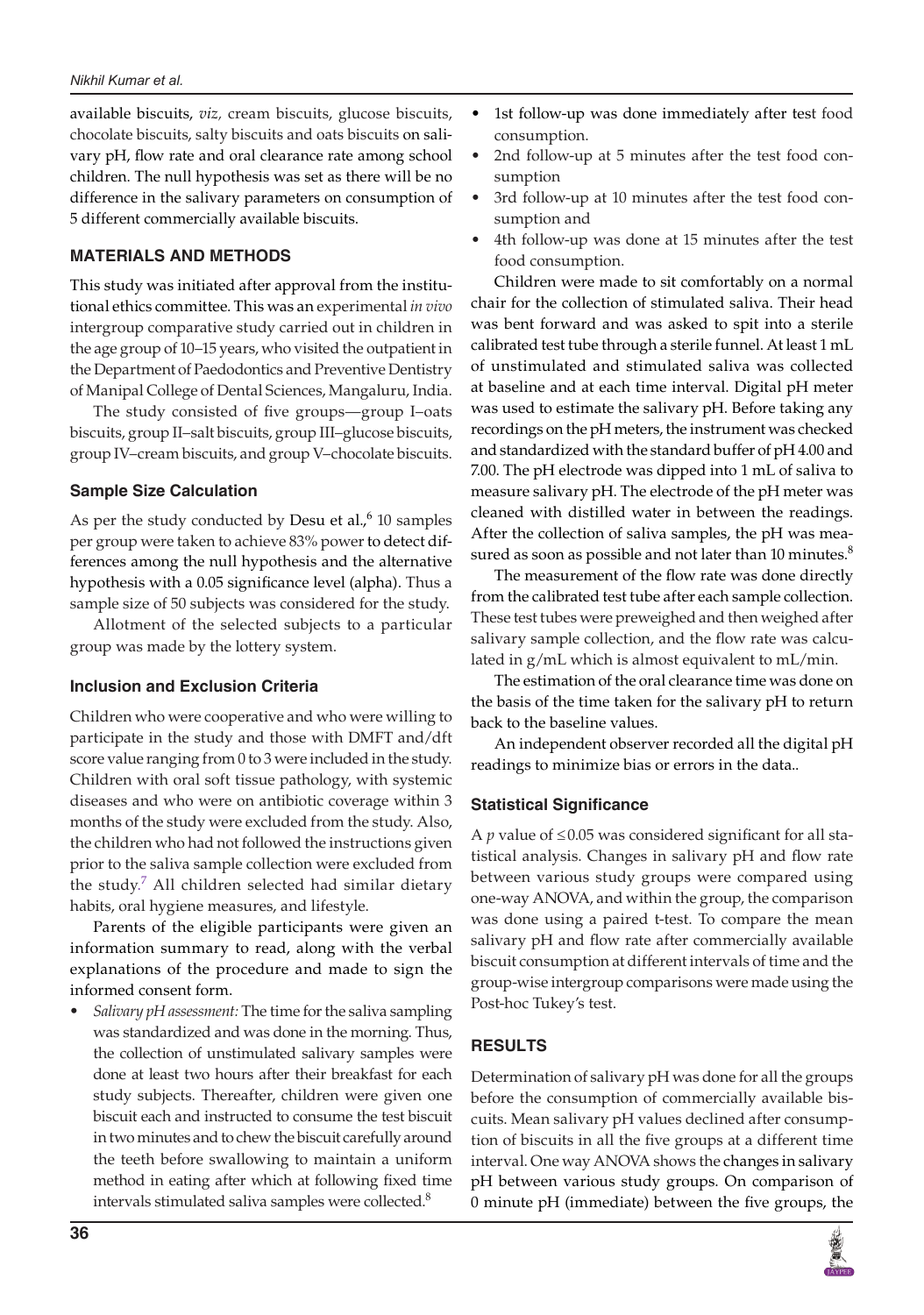mean values of oats biscuit (7.36  $\pm$  0.22) were highest followed by salt biscuit, chocolate biscuit, cream biscuit and least in glucose biscuit (6.4267  $\pm$  0.82). At 5 minutes mean values of salt biscuit (7.081  $\pm$  0.36) were highest followed by oats biscuit, chocolate biscuit, cream biscuit and least in glucose biscuit (6.316  $\pm$  0.76) and this was statistically significant with a *p* value of 0.011. On comparison of 10 minutes mean pH values were highest for a cream biscuit (7.09  $\pm$  0.63) followed by oats biscuit, salt biscuit, chocolate biscuit and least in glucose biscuit  $(6.524 \pm 0.52)$ . At 15 minutes mean values of cream biscuit  $(7.1722 \pm 0.59)$ was highest followed by salt biscuit, oats biscuit, chocolate biscuit and least in glucose biscuit  $(6.34 \pm 0.58)$  with a statistically significant *p* value of 0.011 (Table 1).

The paired t-test was applied to compare the differences in pH over time for each commercially available biscuits. Oats biscuit group showed a maximum drop in the pH at 15 minutes (6.995  $\pm$  0.53), salt biscuit group at 10 minutes (6.973  $\pm$  0.44) and glucose biscuit at 5 minutes  $(6.316 \pm 0.76)$  with a statistically significant *p* value of <0.05 on a comparison of the mean values of baseline pH over time. Cream biscuit group showed a maximum drop in pH at 5 minutes (6.632 ± 0.48) with a statistically significant *p* value of <0.05 at baseline to 5 minutes. Chocolate biscuit group showed a maximum drop in pH at 5 minutes (6.662 ± 0.04) with a statistically significant *p* value of <0.05 at baseline to immediate and 5 minutes (Graph 1).

Post-hoc Tukey test also showed statistically significant differences when intergroup comparison was done between oats biscuit, salt biscuit, cream biscuit and chocolate biscuit with glucose biscuit group at 0 minute (immediate) to baseline category, oats biscuit and salt biscuit with glucose biscuit at 5 minutes to baseline category and salt and cream with glucose biscuit group at 15 minutes to baseline category (Table 1).

One way ANOVA was done to see the changes in mean salivary flow rate between various study groups. At baseline, on a comparison of flow rate between the five groups, the mean values of cream biscuit  $(2.87 \pm 1.12)$  were the highest followed by glucose biscuit, salt biscuit, oats biscuit and least with a chocolate biscuit  $(1.57 \pm 0.41)$  with a statistically significant *p* value of 0.049. At 0 minutes (immediate) flow rate of cream biscuit group  $(3.65 \pm 1.54)$ was highest followed by glucose biscuit group, oats biscuit group, salt biscuit group and least in chocolate biscuit group (1.97  $\pm$  1.019) which was statistically significant with *p* value of 0.005. At 5 minutes mean values of cream biscuit (4.1  $\pm$  1.66) was the highest followed by glucose biscuit, salt biscuit, chocolate biscuit and least in oats biscuit group  $(2.19 \pm 1.07)$ . On comparison of 10 minutes mean flowrate between the groups mean values were highest for a cream biscuit  $(4.033 \pm 1.48)$  followed by salt biscuit, oats biscuit, glucose biscuit and least in chocolate biscuit group  $(1.43 \pm 0.45)$  with a statistically significant *p* value of 0.004. At 15 minutes mean values of cream biscuit  $(4.14 \pm 1.71)$  was highest followed by salt biscuit, oats biscuit, glucose biscuit and least in chocolate biscuit group  $(1.37 \pm 0.17)$  with a statistically significant *p* value of <0.001 (Table 2).

The paired t-test was applied to compare the differences in flow rate over time for each commercially available biscuits. Oats biscuit group, salt biscuit group, and cream biscuit group showed improvement in salivary flow rate at 15 minutes when compared to its baseline values but in glucose biscuit group and chocolate biscuit group flowrate had dropped at 15 minutes when compared to its baseline flowrate with a statistically significant *p* value of <0.05 (Graph 2).

Post-hoc Tukey test also showed statistically significant differences when intergroup comparison was done

|                | 0.558                          | 0.073             | 0.011            | 0.203            | 0.011             |                                                   |                                            |
|----------------|--------------------------------|-------------------|------------------|------------------|-------------------|---------------------------------------------------|--------------------------------------------|
| Biscuit groups | <b>Baseline</b>                | 0 min             | 5 mins           | 10 mins          | 15 mins           |                                                   |                                            |
| Oats           | $7.483 \pm 0.20$               | $7.36 \pm 0.22$   | $7.067 \pm 0.55$ | $7.011 \pm 0.56$ | $6.995 \pm 0.53$  | < 0.05                                            |                                            |
| Salt           | $7.588 \pm 0.32$               | $7.262 \pm 0.14$  | $7.081 \pm 0.36$ | $6.973 \pm 0.44$ | $7.063 \pm 0.38$  | < 0.05                                            |                                            |
| Glucose        | $7.227 \pm 0.62$               | $6.4267 \pm 0.82$ | $6.316 \pm 0.76$ | $6.524 \pm 0.52$ | $6.34 \pm 0.58$   | < 0.05                                            | Paired t test                              |
| Cream          | $7.416 \pm 0.27$               | $7.1922 \pm 0.46$ | $6.632 \pm 0.48$ | $7.09 \pm 0.63$  | $7.1722 \pm 0.59$ | $< 0.05$ at<br>baseline to<br>5 mins              | to compare<br>the difference<br>in pH over |
| Chocolate      | $7.537 \pm 0.28$               | $7.2222 \pm 0.40$ | $6.662 \pm 0.04$ | $6.776 \pm 0.44$ | $6.705 \pm 0.43$  | $< 0.05$ at<br>baseline to<br>Omins and<br>5 mins | time                                       |
|                | < 0.05                         | < 0.05            |                  | < 0.05           |                   |                                                   |                                            |
|                | Oats.                          | Oats and salt     |                  | Salt and         |                   |                                                   |                                            |
|                | salt, cream                    | with glucose.     |                  | cream with       |                   |                                                   |                                            |
|                | and chocolate<br>with glucose. |                   |                  | glucose.         |                   |                                                   |                                            |
|                |                                |                   |                  |                  |                   |                                                   |                                            |

**Table 1:** Mean salivary pH at different interval of time after consumption of different commercially available biscuits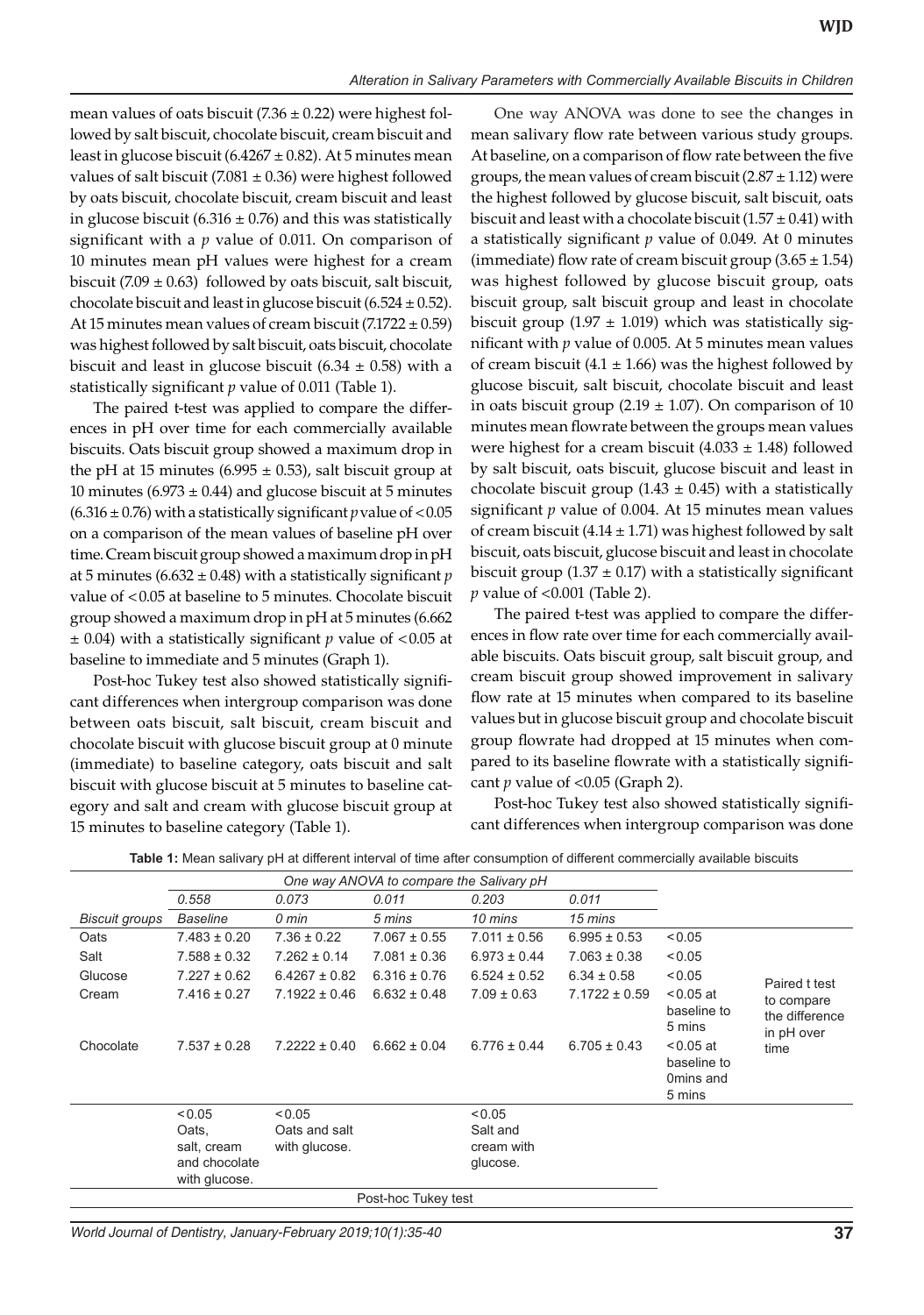|                       |                 | One way ANOVA to compare the salivary flow rate |                 |                  |                 |             |                               |
|-----------------------|-----------------|-------------------------------------------------|-----------------|------------------|-----------------|-------------|-------------------------------|
|                       | 0.049           | 0.005                                           | 0.031           | 0.004            | 0.001           |             |                               |
| <b>Biscuit groups</b> | <b>Baseline</b> | 0 min                                           | 5 mins          | 10 mins          | 15 mins         |             |                               |
| Oats                  | $1.98 \pm 0.80$ | $2.09 \pm 0.78$                                 | $2.19 \pm 1.07$ | $2.48 \pm 0.86$  | $2.68 \pm 0.86$ | > 0.05      |                               |
| Salt                  | $2.22 \pm 0.84$ | $2.09 \pm 0.66$                                 | $2.38 \pm 0.46$ | $2.84 \pm 0.65$  | $2.69 \pm 0.73$ | > 0.05      | Paired                        |
| Glucose               | $2.28 \pm 0.79$ | $2.52 \pm 0.85$                                 | $2.42 \pm 0.60$ | $2.17 \pm 0.52$  | $2.13 \pm 0.76$ | > 0.05      | t test to                     |
| Cream                 | $2.87 \pm 1.12$ | $3.65 \pm 1.54$                                 | $4.1 \pm 1.66$  | $4.033 \pm 1.48$ | $4.14 \pm 1.71$ | > 0.05      | compare the                   |
| Chocolate             | $1.57 \pm 0.41$ | $1.97 \pm 1.019$                                | $2.25 \pm 0.81$ | $1.43 \pm 0.45$  | $1.37 \pm 0.17$ | $< 0.05$ at | difference in<br>pH over time |
|                       |                 |                                                 |                 |                  |                 | baseline to |                               |
|                       |                 |                                                 |                 |                  |                 | 5 mins      |                               |
|                       | < 0.05          | < 0.05                                          | < 0.05          | < 0.05           | < 0.05          |             |                               |
|                       | Cream with      | Oats.                                           | Oats, salt,     | Oats and         | Oats, salt,     |             |                               |
|                       | chocolate       | salt and                                        | glucose &       | glucose with     | glucose,        |             |                               |
|                       |                 | chocolate                                       | chocolate       | cream.           | chocolate       |             |                               |
|                       |                 | with cream                                      | with cream      |                  | with cream      |             |                               |
|                       |                 |                                                 |                 |                  |                 |             |                               |

**Table 2:** Mean salivary flow rate at different interval of time after consumption of different commercially available biscuits



**Graph 1:** Mean salivary pH of subjects at different time intervals following consumption of commercially available biscuits

Oats biscuit group showing maximum drop in the pH at 15 minutes, salt biscuit group at 10 minutes and glucose biscuit at 5 minutes on comparison to the mean values of baseline pH over time. Cream biscuit group showing maximum drop in pH at 5 minutes when compared at baseline to 5 minutes. Chocolate biscuit group showing maximum drop in pH at 5 minutes when compared at baseline to immediate and 5 minutes

between cream biscuit with chocolate biscuit at baseline; oats biscuit, salt biscuit and chocolate biscuit with cream biscuit at 0 minutes (immediate) to baseline category; oats biscuit, salt biscuit, glucose biscuit and chocolate biscuit with cream biscuit group at 5 minutes to baseline category; oats biscuit and glucose biscuit with cream biscuit at 10 minutes to baseline and oats biscuit, salt biscuit, glucose biscuit and chocolate biscuit with cream biscuit group at 15 minutes to baseline category (Table 2).

In all the five commercially available biscuit groups, the pH at 15 minutes had not returned to the baseline values which suggests that oral clearance time was more than 15 minutes for all the biscuit groups.

From the above data, among five commercially available biscuits, none of the groups showed salivary pH value below critical pH, but glucose biscuit and chocolate



**Graph 2:** Mean salivary flow rate of subjects at different time intervals following consumption of commercially available biscuits

biscuit group had maximum effect on the salivary pH and flowrate suggestive of more cariogenic in comparison to oats biscuit, salt biscuit group, and cream biscuit group.

### **DISCUSSION**

Snacks are a part of a healthy diet for children providing nutritious food throughout the day.<sup>1</sup> Traditionally snacks are prepared from ingredients commonly available at home. But nowadays healthy nutritious snacks have been replaced by junk foods. These food are quite popular among children owing to their taste, appearance, and hype created by mass media.<sup>9</sup> It was found out that biscuits/cookies, cakes, and wafers were most commonly consumed snacks by the school children during their break time.<sup>10</sup> Many varieties of biscuits are available in the market. In our study, we selected five commercially available biscuits *viz.* cream biscuits, glucose biscuits, chocolate biscuits, salty



Oats biscuit group, salt biscuit group and cream biscuit group showing improvement in salivary flowrate and glucose biscuit group and chocolate biscuit group showing drop in the flow rate at 15 minutes on comparison to its baseline flow rate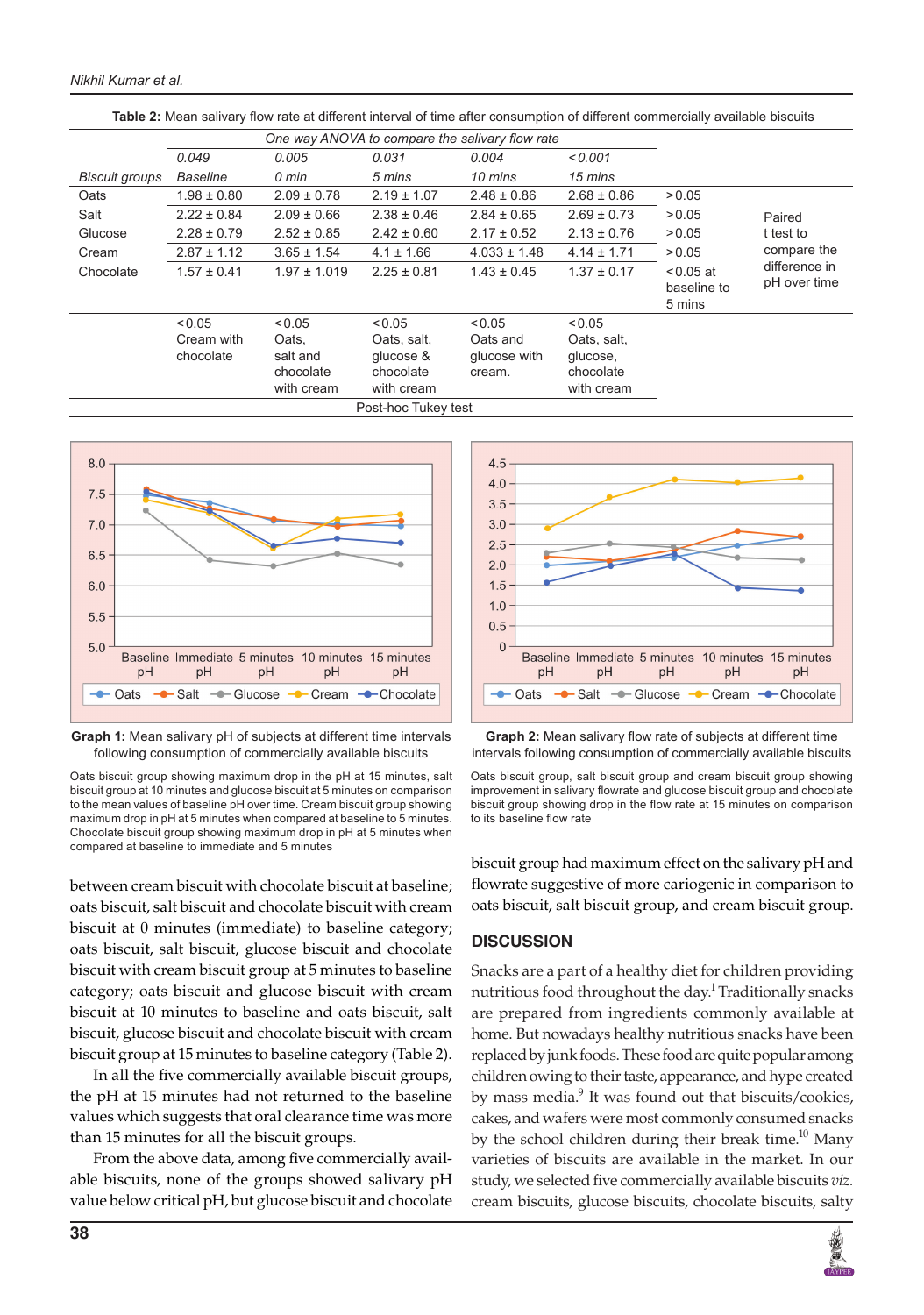biscuits and oats biscuits based on the patient survey. All these varieties of biscuits are frequently consumed by children either as their evening snacks or at schools in tiffin box or as in between meal snacks.

Saliva being a complex biological fluid plays a diverse role in the functioning of the oral cavity such as the mastication, deglutition, taste sensation, speech and in the digestion. All these functions would be impossible without the salivary secretions. Along with these function it also serves as a host defense by buffering and enabling ion exchange.<sup>11</sup> Salivary pH, flow rate and oral clearance rate are the important dynamic effects of saliva. The salivary flow rate and its consistency contributes in flushing of the microorganisms and substrates from the oral cavity and thus maintains oral cleanliness.<sup>12,13</sup> Salivary pH and buffering capacity contributes to the ion exchange during remineralization and demineralization of the enamel.<sup>14</sup> Thus, we have used salivary pH, flow rate and oral clearance time to assess the cariogenicity of the commercially available biscuits.

Changes in the salivary pH in the present study were calculated using glass electrodes, as it is an accurate, sensitive and accepted methodology.<sup>15</sup> It is observed that the pH of saliva increases during the day, especially between 9 am and 11 am when metabolic activities usually become greater.<sup>16</sup> For this reason, the saliva samples were collected in the morning for all the study children and also all children selected had similar dietary habits, oral hygiene measures, and lifestyle because these factors could affect significantly on the result of the study.

The mean salivary pH in a healthy state is maintained at 6.7–7.4. Upon consumption of snacks, this pH drops at a lower value called a critical pH value which is 5.5. At this pH, there is the initiation of dissolution of the enamel taking place. Therefore along with the drop in pH, the length of the time for which the pH remains at this lower pH is also important. Our study results showed that there was a decrease in salivary pH compared to baseline for all the five commercially available biscuits with maximum drop seen for glucose biscuit  $(6.316 \pm 0.76)$ , cream biscuit  $(6.632 \pm 0.48)$  and chocolate biscuit group  $(6.662 \pm 0.04)$ at 5 minutes. But in cream biscuit group the salivary pH value had increased at 10 minutes. Oats group (6.995  $\pm$ 0.53) showed a maximum drop in mean salivary pH at 15 minutes and salt biscuits  $(6.973 \pm 0.44)$  at 10 minutes. None of the groups the salivary pH returned to the baseline pH in 15 minutes. However, this pH drop was not below the critical pH for both enamel and dentin. The variation in the response among different groups of biscuit can be attributed to the differences in their composition<sup>17</sup> and the free sugar content. All the five groups of biscuits contained added sugar with highest in glucose biscuit group (25.5 g) followed by chocolate biscuit (7 g),

cream biscuit  $(6 \text{ g})$ , salt biscuit  $(3 \text{ g})$  and least in oats biscuit (1 g) as mentioned in the pack. On intergroup comparison statistical significant difference was seen for oats, salt, cream and chocolate biscuit group with glucose biscuit group at 0 minutes; and for oats and salt biscuit group with glucose biscuit group at 5 minutes and salt and cream biscuit group with glucose biscuit group at 15 minutes. These findings are in accordance with the findings observed by Pachori et al. $18$  wherein different eatables and beverages were compared to evaluate the changes in salivary pH.

The salivary flow rate is a very important function of saliva which facilitates caries prevention by flushing and neutralizing effects, referred as "salivary clearance" or "oral clearance capacity".<sup>19</sup> In general, higher the flow rate, faster is the clearance of microorganism and the carbohydrates and higher the buffering capacity and vice versa. The normal daily salivary flow rate varies between 0.5 liters/minute and 1.5 liters/minute. The whole unstimulated saliva flow rate is approximately 0.3–0.4 mL/min and this rate decreases to 0.1 mL/min during sleep and increases to about 4, 0–5, 0 mL/min during eating, chewing and other stimulating activities. $^{20}$ In our study, the increased salivary flow rate was seen for oats biscuit, salt biscuit and cream biscuit group at 15 minutes when compared to its baseline value. This increase in flow rate with salt and cream biscuit group could be due to the taste which affects salivary flow. According to Dawes and Watanabe, $21$  sour, sweet, bitter and even salty are considered as a stimulant of saliva. Chocolate and glucose group flow rate were reduced at 15 minutes in comparison to its baseline.

In the present study, the oral clearance rate for all the commercially available biscuits was found to be more than 15 minutes. This was probably due to the physical state and the retentive property of the food which plays a significant role in its cariogenic potential. Longer the sugar is stuck to the teeth, and the bacteria will act on sugars and produce acids, which leads to dental caries development. Biscuits being solid tends to retain for a longer time in the oral cavity leading to longer oral clearance time. This finding of the study was in agreement with the other studies wherein the oral clearance rate of biscuits was found to be in the higher range in comparison to other snacks.<sup>5,22,23</sup>

From the above findings, it was seen that glucose biscuit and chocolate biscuits had a major effect on the drop in salivary pH and the salivary flow rate and all the biscuit groups on oral clearance rate. However, the cariogenic potential of biscuits depends on many other factors such as frequency of intake, bedtime consumption, and critical pH, and moreover, children who do not follow proper oral hygiene measures are at greater risk.